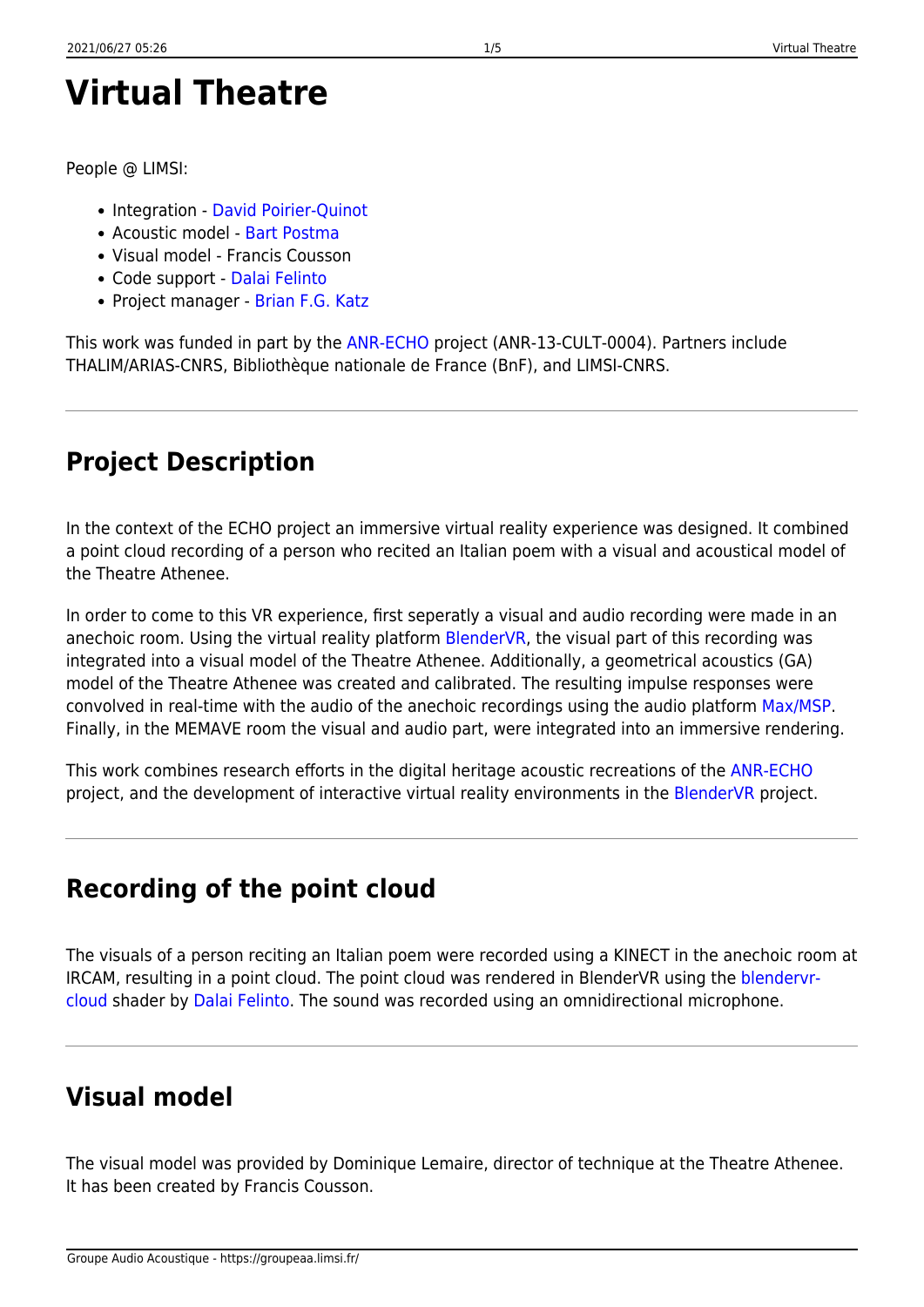## **Calibration of the GA model**

A GA model of the Theatre Athenee was created using the software CATT-Acoustic (v.9.0.c, TUCT v1.1a). In order to create realistic auralization this model needed to be calibrated. This commenced with acoustic measurements which served as a reference (see Figure below).



Using the measurement results, the GA model was calibrated according to a methodical procedure, detailed in [1]. The figure below depicts its geometry.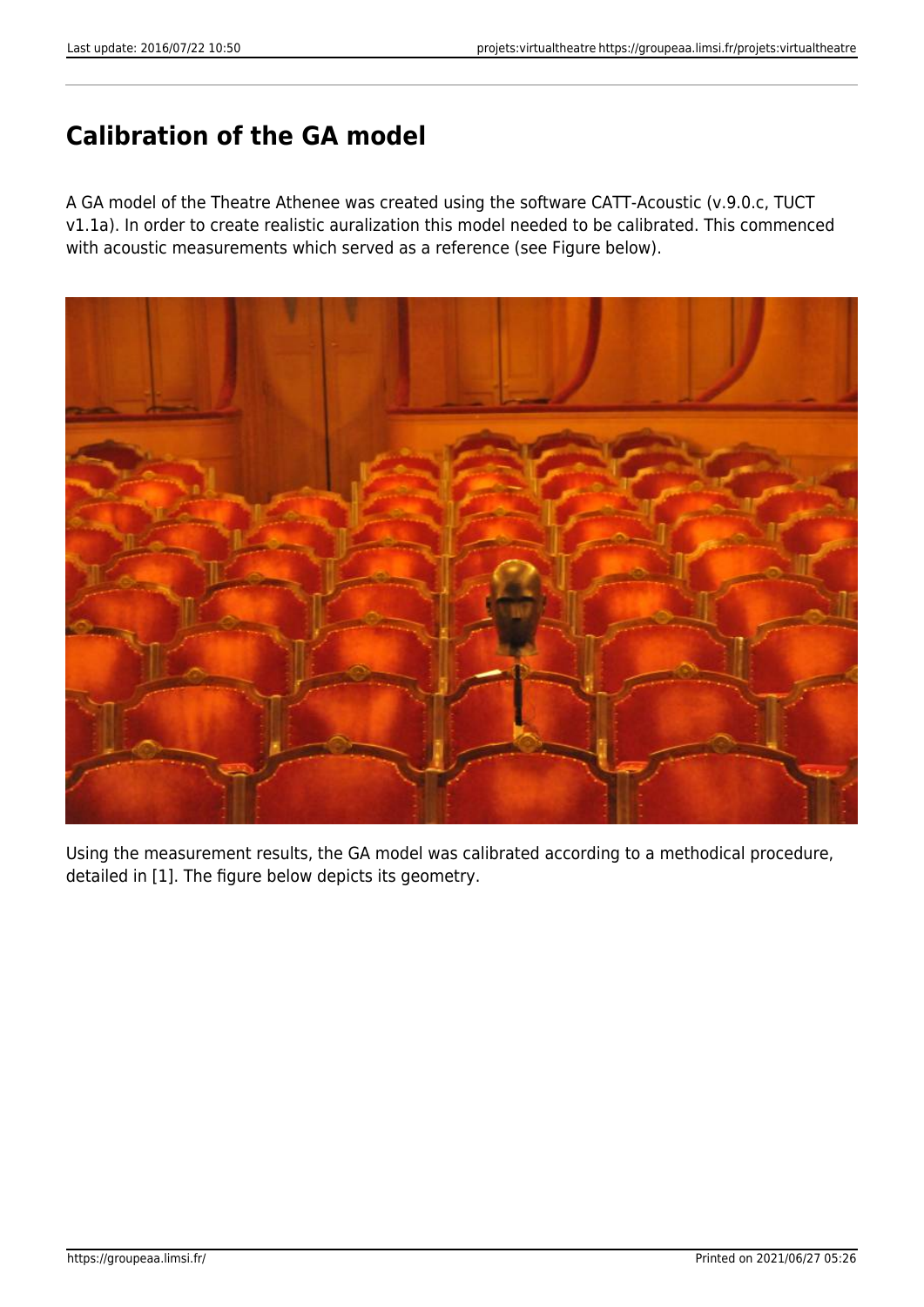

Auralizations were created convolving the anechoic audio recordings with impulse responses from measurement and simulation. The calibration was validated by comparing these auralizations in a listening test. As the acoustics were perceived sufficiently similar at a number of positions, we have confidence that listening at other positions provide a realistic virtual reconstruction.

- Recorded RIR convolved with an anechoic extract: o athenee binaural meas s1 r05 italianmale.wav
- Simulated RIR convolved with the same anechoic extract: o athenee binaural sim s1 r05 italianmale.wav

These stereophonic audio extracts represent a person reciting an Italian poem on stage as heard from a position in the audience.

### **Integration of the acoustic and visual model, as well as point cloud**

Next step was to integrate the acoustic and visual model with the point cloud. This was done in the room MEMAVE at LIMSI.

The visual part was presented on a large screen in the room (see Fig below). Tracking information, obtained from the tracking system present in the room, was analyzed by BlenderVR and sent to the audio platform Max MSP. Translation information was employed to update the visual part and the rotation information was used to update the audio.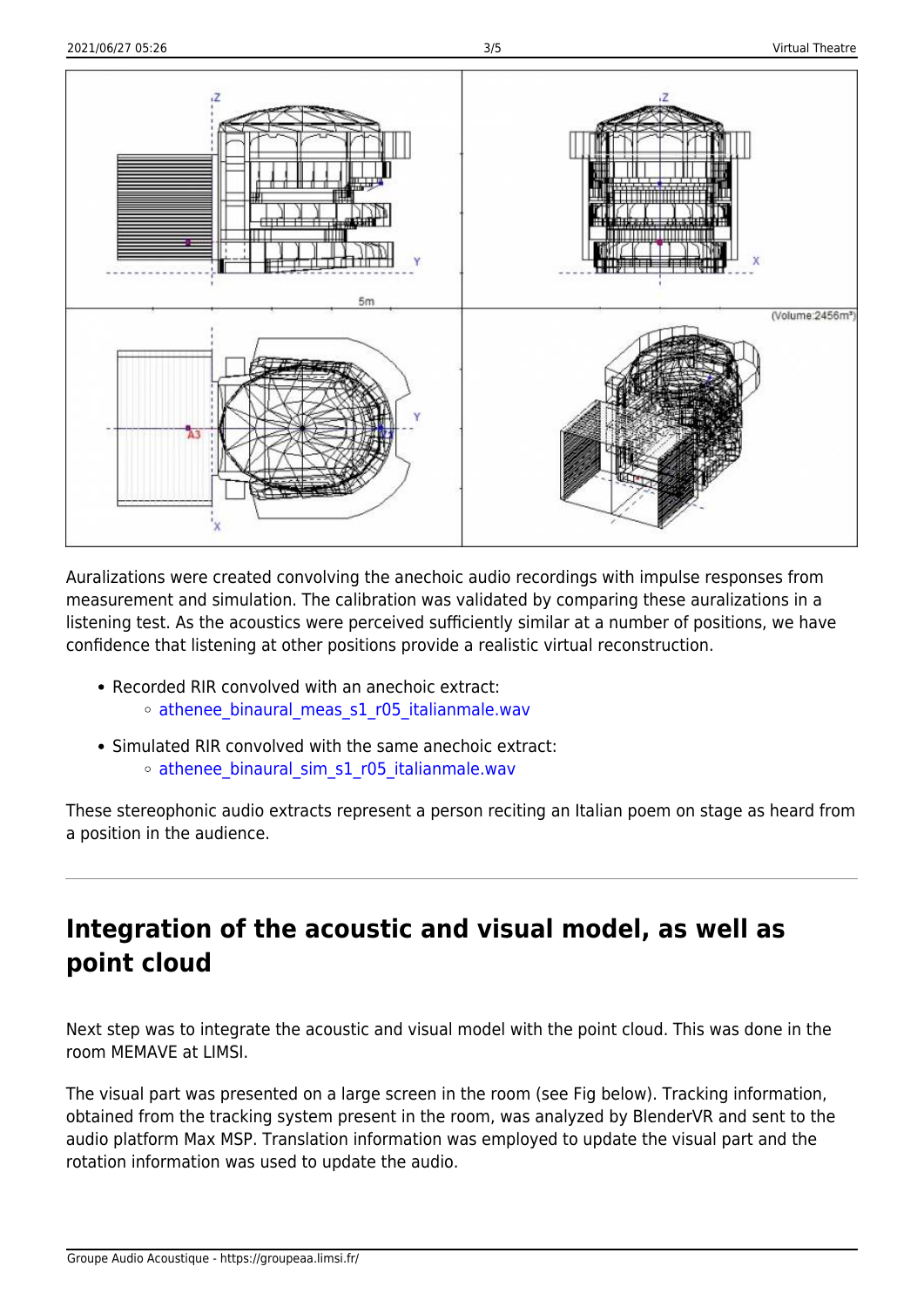

In order to make the 3D visual rendering more immersive, two screens perpendicular to the current screen will be added on which additional visuals will be projected.

#### **First result**

The audio part of the 3D virtual reconstruction can be explored interactively with headphones. As the MEMAVE room is equipped with a a 32-channel ambisonics system the audio part can also be explored in Ambisonics.

The following video presents a recording of the created application.

#### **Second stage**

With the addition of 2 more screens, a highly enveloping simulation is possible.

The addition of recorded actors puts the simulation into context.